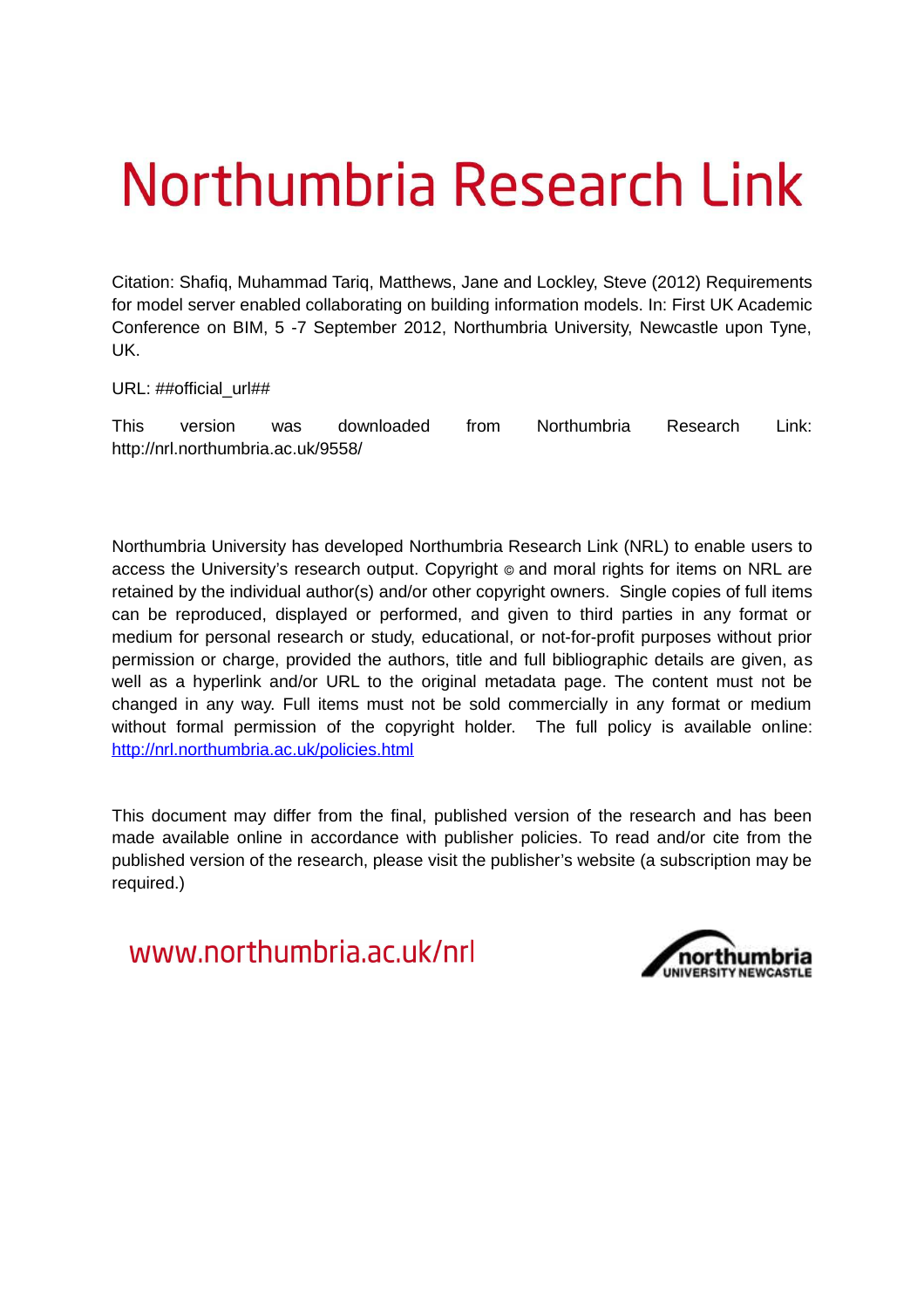# **REQUIREMENTS FOR MODEL SERVER ENABLED COLLABORATING ON BUILDING INFORMATION MODELS**

## **Muhammad T Shafiq<sup>1</sup> , Jane Matthews<sup>2</sup> , Stephen R Lockley<sup>3</sup>**

School of the Built and Natural Environment, Northumbria University, Newcastle, upon Tyne,

The application of Building Information Modelling (BIM) has demonstrated enormous potential to deliver consistency in the construction collaboration process. BIM can define an explicit configuration for digitized information exchange, however the technology to collaborate on models has not yet delivered the industry requirements for BIM collaboration. This research project is intended to provide a fresh review of industry requirements for BIM collaboration and will analyse how these requirements can be supported using a model server as a collaboration platform. This paper presents a review of existing collaboration platforms, with a particular focus to evaluate the research and development efforts on model servers as a collaboration platform. This paper also reports on the findings of three focus group sessions with industry practitioners to identify any problems in the available collaboration systems. The focus group findings identify a number of issues in current collaboration environments which help to understand the main domains of user requirements for BIM collaboration. These requirement domains will be further analysed to identify functional and technical specifications for a model server enabled collaboration platform.

Keywords: BIM; User requirements; Model Server; Design Collaboration.

## **INTRODUCTION**

The architectural engineering and construction (AEC) industry has been criticized because of poor coordination and inconsistency in the way that multi-disciplinary practices manage and exchange project information. The application of Building Information Modelling (BIM) can overcome these problems by transforming the established document oriented collaboration practices into integrated model based collaboration of construction information with embedded intelligence. The full potential of BIM requires open standard collaborative working to produce semantically correct Building Information Models and a collaboration platform to share and exchange design models seamlessly across the various construction disciplines. BIM can deliver an explicit configuration for merging and approving design revisions, however, there lacks a

 $\overline{a}$ 

<sup>1</sup> muhammadtariq.shafiq@northumbria.ac.uk

 $2$  jane.matthews@northumbria.ac.uk

<sup>&</sup>lt;sup>3</sup> steve.lockley@northumbria.ac.uk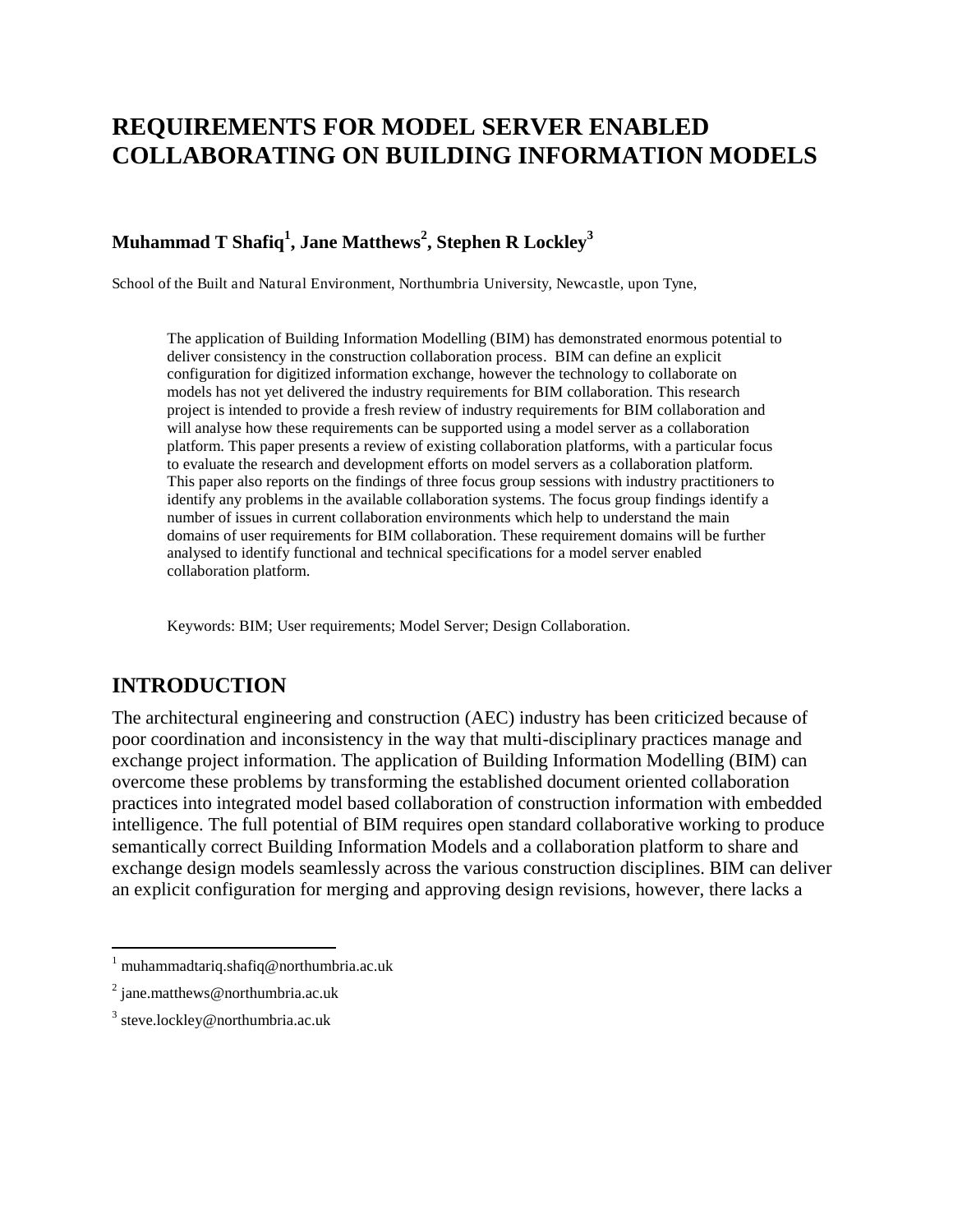rigorous and testable methodology for capturing the workflows that define the exchange processes in the BIM design collaboration.

The use of project extranets over the last decade has improved the exchange of 2D project data across distributed project teams but the model based information exchange is still limited and experimental. Mostly emails are used to exchange the model data as files which is against the industry collaboration standards, such as BS1192 (2007) which recommends to exchange information using a common data environment (CDE) avoiding the ad-hoc exchange of information. In addition, emails and file based extranets cannot support model collaboration because of much larger file size and requirements of partial data exchanges in case of models. A proposed solution for model centric collaboration is use of model servers coupled with extranets based on open data standards such as Industry Foundation Classes (IFC). Model servers are a type of database systems which host model data and allow multiple users to perform coordination operation on the models or components of models (Jørgensen et.al, 2008). There are few model server based collaboration solutions available (EXPRESS Data Manager [8], Share a space [9], Activefacility[2], ArchiCAD Teamwork [10], BIMserve [7], G Team [16], BIMstroms [4] etc.), yet their BIM collaboration features are either basic or very costly, complex, onpremises (non-collaborative) or supports only proprietary BIM data. Another key problem with the existing BIM collaboration systems is that these are developed in isolation with a diverse range of functions which do not integrate with the established work practices in the industry. There are very few studies on how these functions have evolved in the available model collaboration systems and how these correspond to the user requirements and the established industry standards for collaboration (e.g.BS 1192:2007). Therefore, the research will provide a fresh review of Industry requirements for BIM collaboration, the potential of model servers as a collaboration platform and a methodology to manage the BIM collaboration process integrated with the industry collaboration standards using model server as a collaboration platform. This paper presents the preliminary research investigations of the industry requirements for BIM collaboration based on three participatory focus group interview sessions.

# **REVIEW OF EXISTING COLLABORATION SYSTEMS**

In the past 20 years, a number of research and commercial efforts have been initiated to provide model collaboration capabilities based on model servers using STEP and IFC methodologies. For example, IMSvr, (Adachi, 2002) was developed to manage the sharing of IFC models but the essential features were missing web support and simple graphical user interface. The SABLE server (SABLE, 2003) was developed to resolve the issue of multiple application interfaces to support IFC model sharing across distributed work environments. Unfortunately these model servers have been discontinued, (Beetz et al, 2010). EDM (Express Data Manager) by Jotne EPM technologies [8] and Share a space by Eurostep [9] are well established model servers which work well for model collaboration, however these are developed on the manufacturing industry"s business model and only suit large companies due to the software cost implications. The user interface in the EDM products is complex and users have to buy several products for full functionality (Taylor et al, 2009). The cost of buying the licences for the full range of products is considerable and restricts widespread use and therefore effective collaboration of SMSs (small and medium enterprises) in the construction process. Activefacility [2] is a web based model server designed to host and manage the project data for clients, (Taylor et al, 2009). The Graphisoft BIM Server [10] allows multi user collaboration on models but it only supports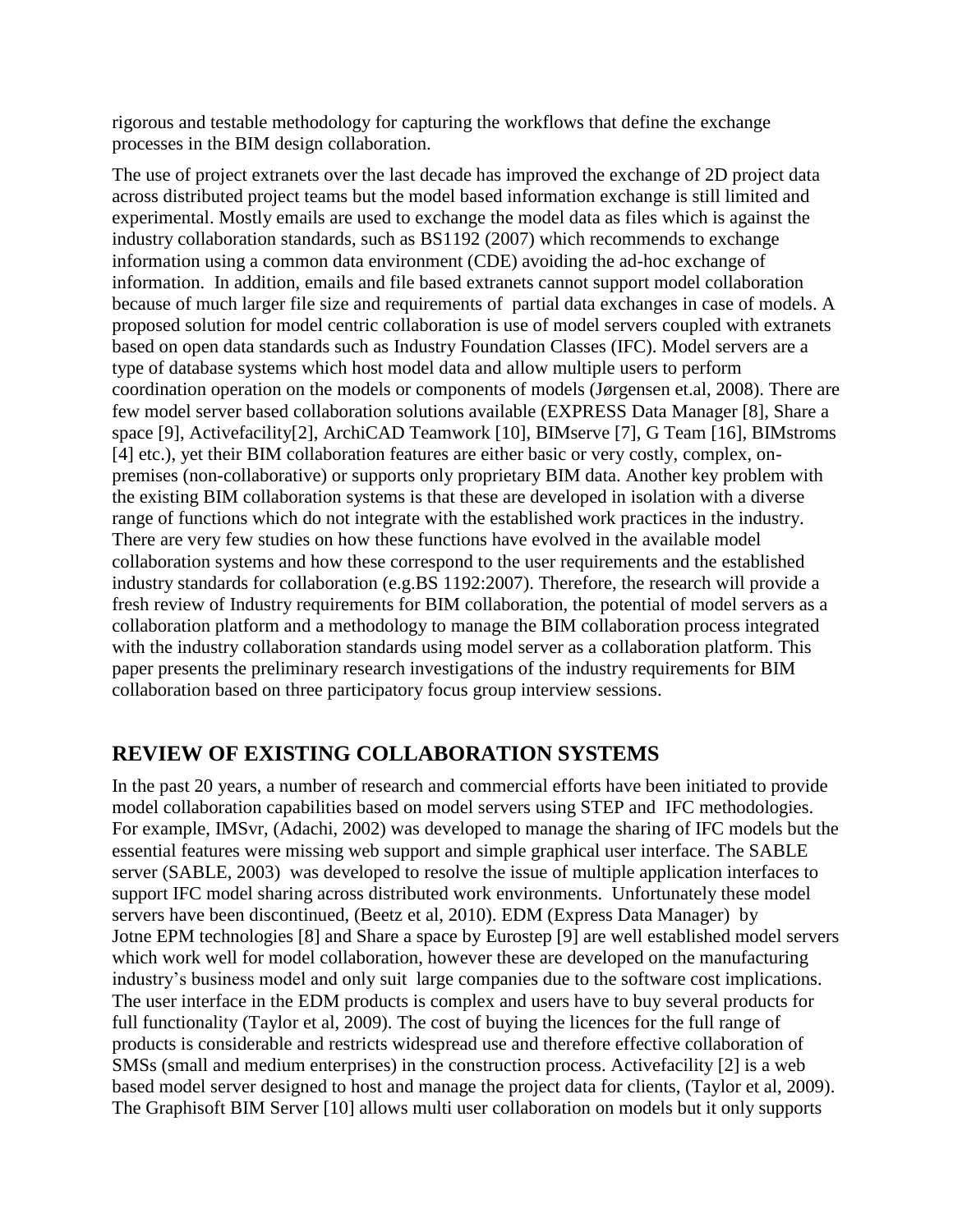ArchiCAD native models. Tekla BIMsight[15], and BIMserver [7] (Beetz et al., 2010) are very good initiatives yet their implementation in the industry is limited because of installation prerequisites, complex interface and limited features. Several extranet providers have also upgraded their products to provide some model collaboration features, for example Asite[3], 4Projects [1]. There are also a few other web based tools which offer basic model viewing and navigation, for example IFC SDK[13], OpenIFCTools [14], ifcOpenShell [12], B-Processor [5] and BIM surfer [6]. The available collaboration products have been developed in isolation and their functions heavily depend on the business model and origin of the developers. These collaboration systems provide a variety of functionality including document management, on site coordination, workflow management and limited model coordination & management. These BIM collaboration technologies are developing at a fast pace and more service providers are embedding model server capabilities in their services or products.

In the last two decades, a number of research projects have supported the technology developments including Lockley et al. (1994), Eastman and Jeng (1999), Adachi (2002), Wise (2003), Kiviniemi et al (2005), Nour (2007), Plume and Mitchell (2007), Jørgensen et al. (2009) but these research efforts have been dedicated to the technical and functional aspects of model servers in which user requirements are completely neglected. Only few development projects like InPro (Nummelin et al., 2006) and BIMServer (Beetz et al., 2010) and a couple of research efforts (Gu et al. 2009 and Singh et al., 2011) have attempted to analyse the industry needs and functions of collaboration systems, however their focus has been to provide a descriptive set of the functionalities of a collaboration system rather than how these functions corresponds to the industry requirements and established collaboration protocols. A fresh review of industry needs for BIM collaboration is essential, as these studies have a short life span due to repositioning of the industry with changing BIM requirements and fast pace developments in the collaboration technologies.

# **METHODOLOGY: PA FOCUS GROUP SESSIONS**

This paper presents the findings of three studies carried out using Participatory Appraisal (PA) focus group sessions. PA focus group is an approach involving in-depth group interviews, in which participants represent a specific population, and investigations are focused on a common area of interest among participants. The participants share some socio-technical characteristics, and selection is based on "applicability", which means subjects are related to the topic under investigation and they would have something to say about the study area, (Rabiee, 2004). There are literally hundreds of tools and activities for focus group for example , SWOT analysis, Brainstorming, Graffiti wall, Timeline, H-form, Spider diagram, critical ranking, impact ranking, force field mapping and drawing etc.[, \(Langforda](http://www.google.co.uk/search?tbo=p&tbm=bks&q=inauthor:%22Joseph+D.+Langford%22)nd and [McDonagh,](http://www.google.co.uk/search?tbo=p&tbm=bks&q=inauthor:%22Deana+McDonagh%22) 2002). For this research, brainstorming, graffiti wall, H-form and spider diagram were frequently used because they are easy to understand for participants and they provide a problem exploration to a solution oriented approach.

## **Research Data**

Three such PA focus group sessions were conducted with active participations from an architectural practice, a general contractor and a product manufacturer organization. The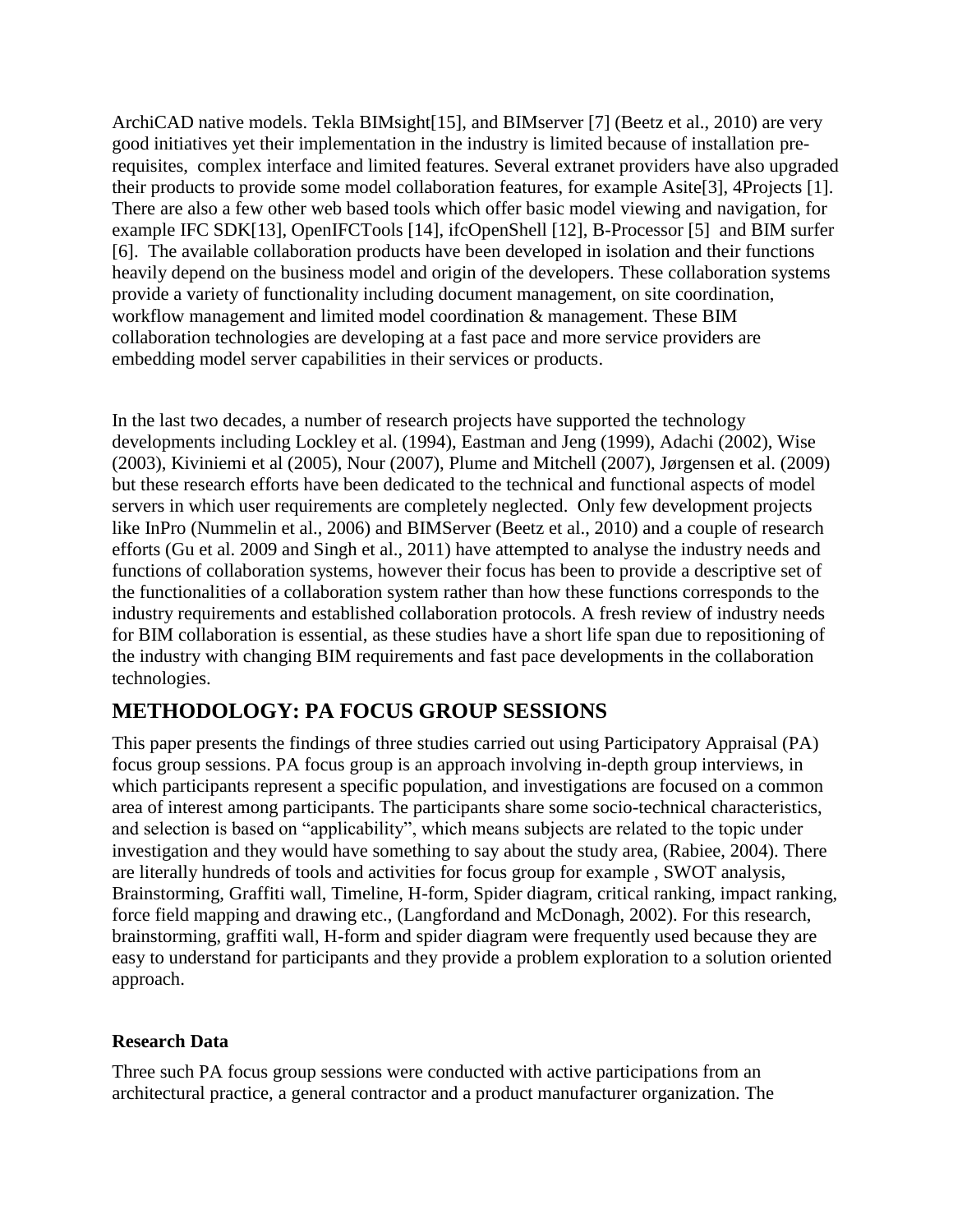architectural practice is a regional leader in BIM adoption which is practicing BIM from last five years. The general contractor is a large, national size company and very actively involved in the developing and implementing BIM standards in the UK. The manufacturing company is a huge size multi industry product manufacturer who are developing their BIM product libraries. Each focus group was a 90 minute interactive session with the aim to investigate the problems in current collaboration systems and industry requirements for BIM collaboration platforms. Data collected was in the form of post-it notes, hand notes and recording of conversations. All the data was recorded and processed anonymously using the methodology described in Krueger (1994). The data analysis process is shown in figure 1



Figure 1: *Krueger's (1994) data analysis model for focus groups*

Following this model, the data was fully transcribed as comment segments in order to analyse it as open ended research data. Krueger & Casey (2000) advocate using a long table approach for focus group data; this technique was applied electronically using the MAXQDA 10 software package to apply a coding schema to the comment segments. Table 1.1 presents the summary of research data.

| <b>Focus Group</b>               | <b>Participants</b> | Role representation           | <b>Tool/Activity</b> | No. of segments |
|----------------------------------|---------------------|-------------------------------|----------------------|-----------------|
| <b>Architectural</b><br>practice | 9                   | Architect                     | <b>Brainstorming</b> |                 |
|                                  |                     | Architectural Technician      | Graffiti wall        |                 |
|                                  |                     | Architectural Technologist    | Timeline             | 94              |
|                                  |                     | <b>BIM</b> development leader |                      |                 |
| <b>General</b><br>contractor     | 7                   | R & D Project Manager         | H-Form               |                 |
|                                  |                     | <b>BIM</b> Engineers          | Spider diagram       |                 |
|                                  |                     | <b>BIM</b> Modeller           |                      |                 |
|                                  |                     | Senior Design Manager         |                      | 143             |
|                                  |                     | Senior Project Manager        |                      |                 |
|                                  |                     | Planning manager              |                      |                 |
| <b>Product</b><br>manufacturer   | 12                  | Marketing managers            | <b>Brainstorming</b> |                 |
|                                  |                     | Business development manager  | Graffiti Wall        | 127             |
|                                  |                     | <b>Technical Manager</b>      |                      |                 |
|                                  |                     | <b>BIM</b> modellers          |                      |                 |

Table 1: Summary of research data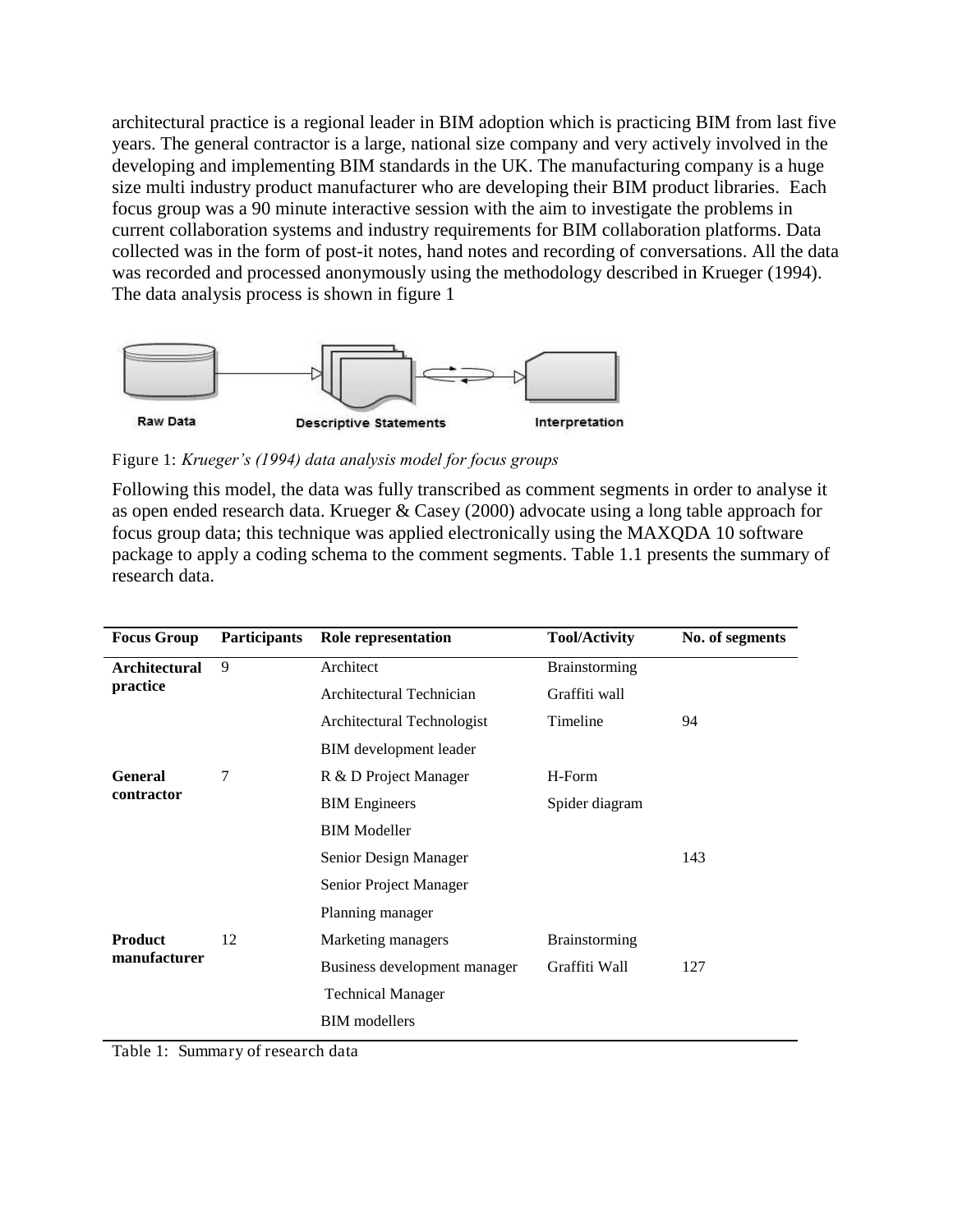The comment segments were grouped into the three main themes of focus technology, process and people in order to summarise the discussion relating to issues in current collaboration systems. The technology related segments indicate that discussion has revolved around technical flaws in current collaboration technology, for example segments like "*that's a dow*nside within the extranet; the tool forces you to use the naming convention it follows". The process related segments reflect the process inefficiencies in current systems, for example "There should be standard gateway for enquiries because we get enquires from a wide range of construction roles". The people related segments discussed the issues related to constant training, learning curve, and adaptability and resistant towards change in human nature. The start-up questions, follow up questions, general inquires or other information from participants are grouped under the general category. These content segment categories reflect the focus of a particular population is the three studies, which is presented in figure 2.



Figure 2: Focus group organization and type of content

The analysis of comment segments has showed that the technical content has been the main focus of architects, which is also supported by Taylor et al (2009) as they claimed that the architects are centric towards technical aspects as they perceive BIM collaboration as an extension of their current CAD capabilities. They are more concerned about improving the modelling technology for better visualization and efficient document generation form the models. The architects expressed that there is not enough push form clients and other industry stakeholders to transfer towards model centric collaboration. It is expected that this situation will rapidly change after this new wave of BIM adoption in the UK construction industry because of Government initiatives to make BIM mandatory on all public sector projects. The contractors and manufacturers are centric towards process related issues as they consider BIM collaboration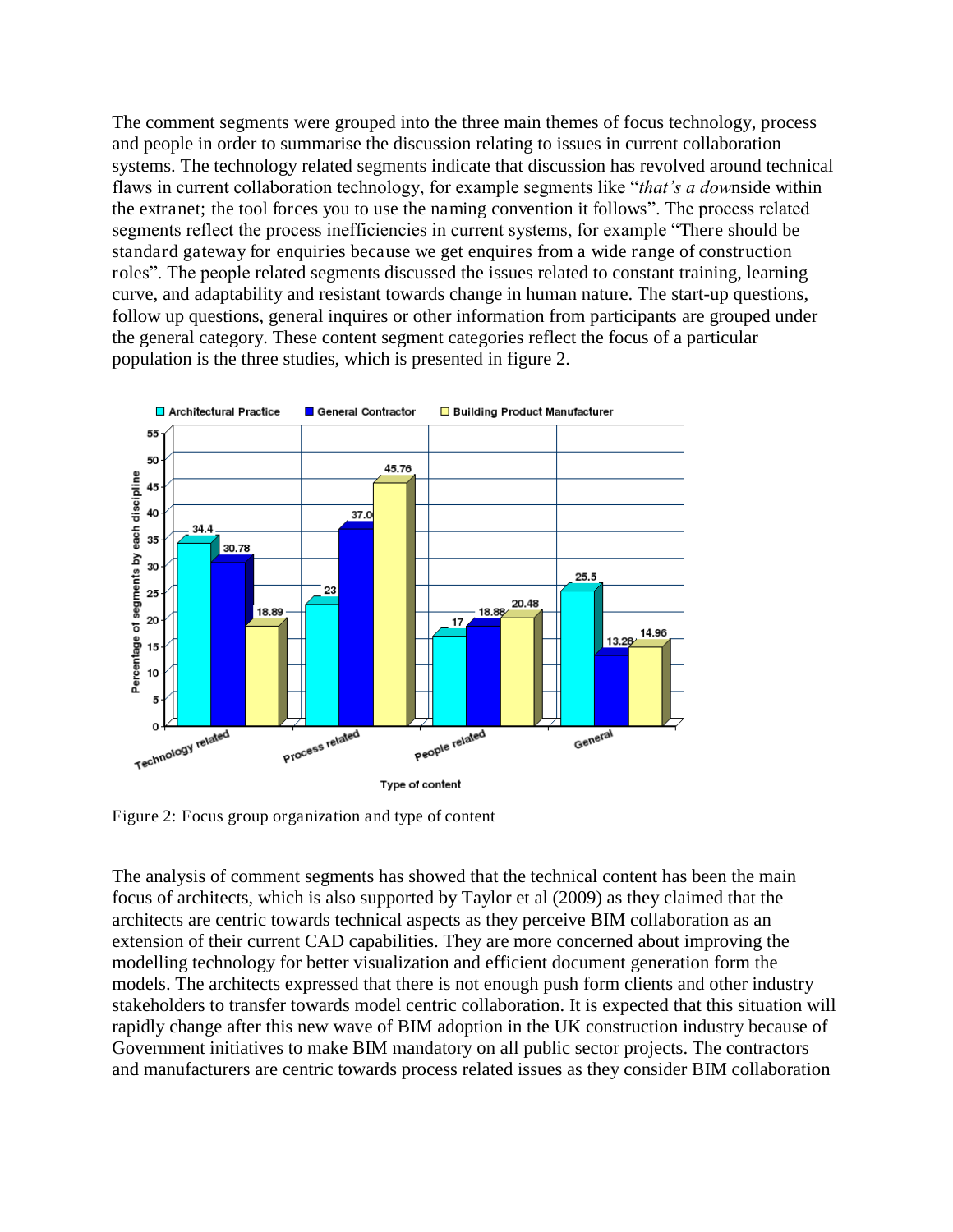as an value adding active to their business, however they are unclear how to execute this process correctly, which also reinforce the direction of this research.

#### **Research Findings**

The following are the key observations from the focus group investigations:

#### Diversity of collaboration systems:

The available collaboration systems are developed independently and their functions, features and operation are very diverse which means it is very difficult to master them all. Even individual collaboration products have multiple versions, so the migration among fundamentally different collaborating systems and versions is a real problem in managing collaborative working.

#### Nomenclature & Compatibility:

The construction companies tend to use their internal standards for naming conventions which requires a lot of rework during information exchange with other stakeholders. Moreover, available collaboration platforms are based on different nomenclature systems and they restrict the user to following and collaborating within the same system. The available collaboration standards (e.g. BS:1192) are not being implemented as the participants found them difficult to access, complex and ever changing. The participants suggested that use of certain communication protocols and collaboration standards should be agreed at the start of a project and the collaboration systems should have flexibility to implement these standards from project to project.

## Training and learning curve:

The constant training and learning curve is another issue related to technology updates and migration among different collaboration systems. Participants were concerned that there is a steep learning curve along with extensive resource utilization to adopt these emerging collaboration solutions in order to survive in the current competitive market. This issue is associated with human nature.

#### Drawing is the currency:

The industry roles are using collaboration platforms to exchange information which is only complete with a drawing or a reference to a drawing. It is the output that is of interest rather than how to collaborate to generate that output and at this moment, the only acceptable output is a drawing, (electronic or paper). The participants were agreed that drawings and numbers work better than models for clients, especially for commercial clients. There were some very strong comments in favour of drawings, for example "we are never going to work without paper", "drawings can"t be replaced" reflecting the clarity of information within drawings which need to be defined for models to make it work for the construction industry.

## Email is the wrong medium:

The collaboration products generate a lot of automated emails to communicate updates or changes within existing information and everybody dislikes this. Unwanted emails cause distraction from work and are perceived as wasting a lot of time, particularly as it is very difficult to know which email is important. People tend to send drawings, instructions, requests for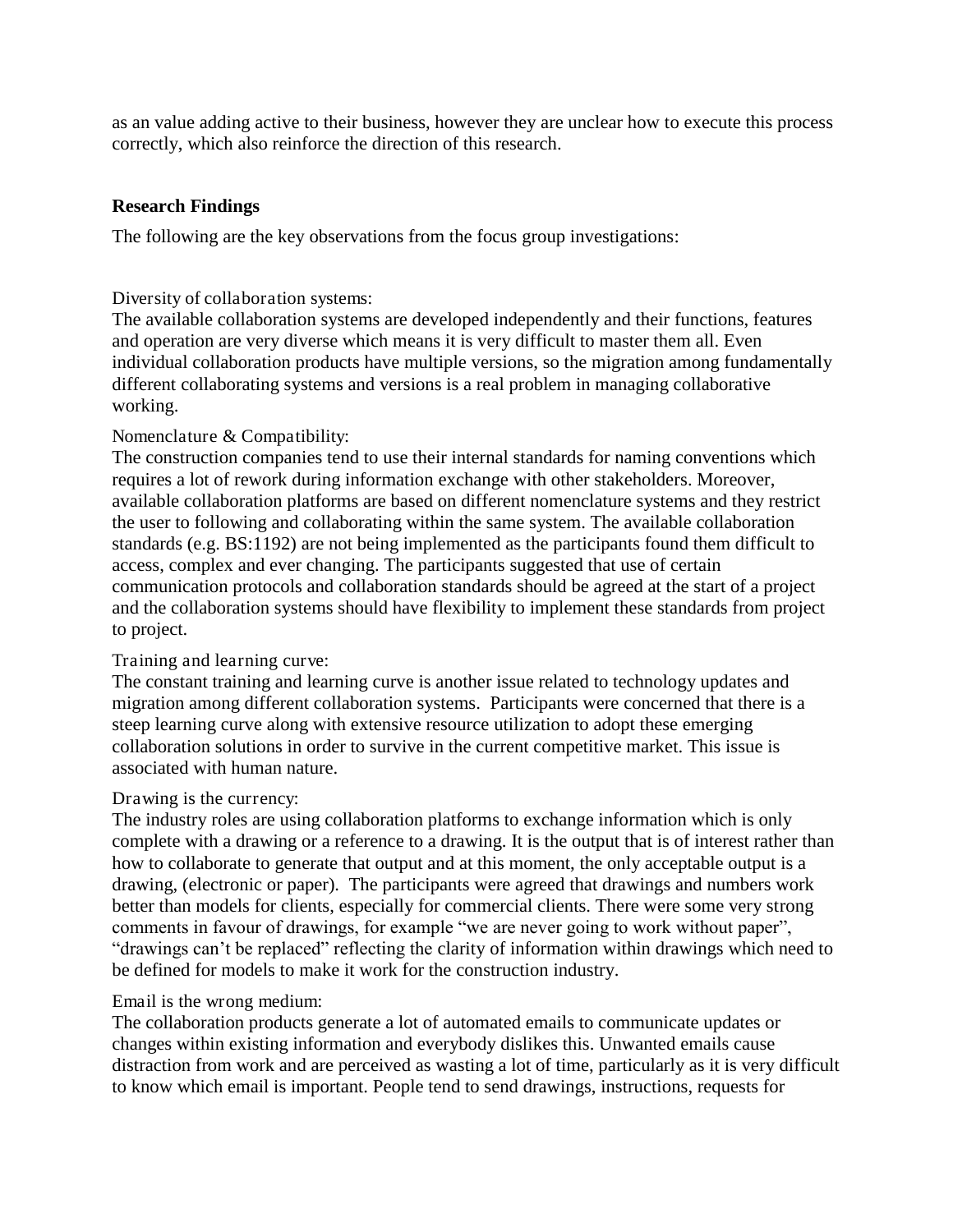information, reports, building models and other documents via email even though they felt it was not the right medium for official communication of information.

#### BIM is uncontrolled:

The focus group raised the concerns about controlling the information content generation in a BIM collaboration environment. Models cannot be treated the same as drawings. Models contain hundreds of drawing views of a building. One change in a model can potentially update any number of these drawing views and it is extremely difficult for the model author to know which views have been impacted. It is essential to have some kind of control over content being created and exchanged in BIM environments.

#### Model change and version management:

Model based information exchanges are not feasible unless there is a mechanism for defining the ability to hold back any changes in the working models. BIM tools currently generate updated drawings from the model but don"t have any mechanisms to help identify what has changed since previous versions, which can lead to coordination failures. This raises the issue of small design change management and version management of models in a model collaboration setting. The same piece of information could be at two places on drawings belonging to a same model and other design roles could not be aware of any changes or updates on someone else"s responsibility in that model. Even with different versions of models it is difficult to identify what has changed from previous version and who hold the responsibility for it, hence knowing which version of the model is up to date is key while referencing any piece of information from a model. There has to be a definite version of model as a reference to all project roles until they provide their input to generated next version of that definite model for further reference.

## Ownership and responsibility:

There was major concern surrounding the exchange of models and whether this resulted in an associated shift in the ownership and responsibility. For example, if a structural engineer submits a version of a model, whose responsibility is it to check if all walls are unchanged? There are advantages in working collaboratively using models but industry can"t work if information is constantly modified with undefined authority and responsibility. Currently, in the case of drawings, information exchange is controlled and signed off by someone with authority. However, in the case of models it is often unclear what the implications of a seemingly small change are and consequently difficult to know which bits of the models are approved and which are still under progress. There was a general agreement among the participants that information should be owned by a role with defined responsibility, with the ability to submit updates to a definitive model for further deign development. To this end a responsibility matrix needs to be defined for permissions across roles on a project.

#### Intellectual property:

The participants showed a deep concern about the data security and intellectual property rights associated with collaborative BIM. For example, if manufacturers issue their product information in model format to other project stakeholders what's to stop their competitors using their work, with small changes, to create their own product models.

#### Model reliability:

The focus group discussion indicated that confidence in the model contents is currently quite low among the industry. The participants argued that the model is next to useless from a collaboration perspective in present working practice. Models are being created for discipline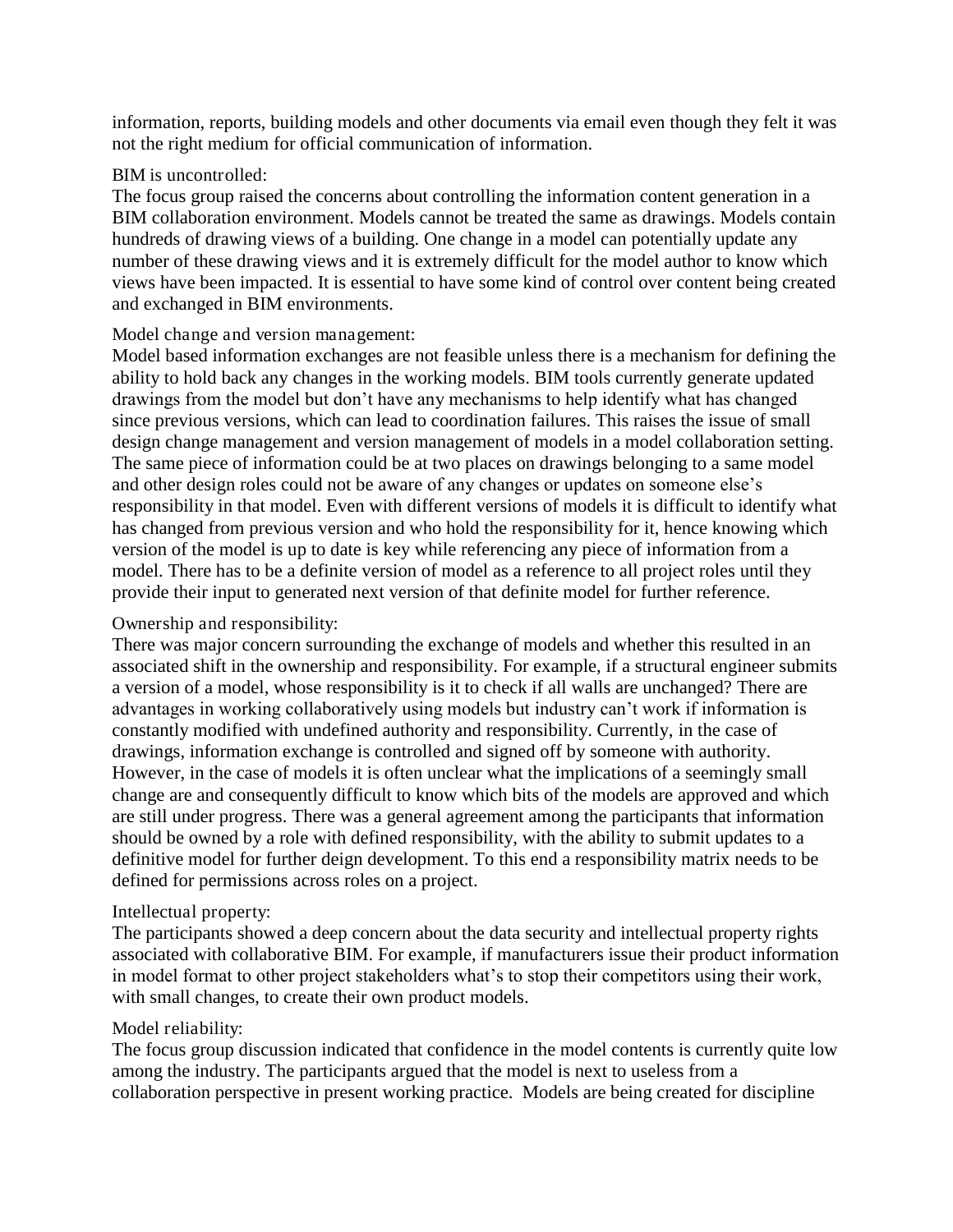specific functions and exchanged for information only rather than for decision making. The receiving role has to double check models with the drawings to make sure that the model represents an accurate design. So the time saved in modelling the information content is shifted in checking the accuracy of that information content. The participants were unclear about which project to collaborate in terms of BIM and suggested that their early involvement in a project and setting up collaboration protocols at the start of a project will help to reduce such uncertainties.

# **DISCUSSION**

The issues identified in the focus group sessions are based on either the user"s experiences, or their perceptions of future collaboration scenarios. It was noted that the current procurement system, volatile nature of models and uncertainty of the BIM market inhibit the scope of BIM collaboration. The participants suggested that the new collaboration platforms should include project start up support, the ability to define responsibility matrix on early stages, provide formal and informal communication channels and support static viewing of information i different reports generated from a model. It was noted that the contractors and manufacturers perceive BIM collaboration as an extension of existing collaboration products which run alongside their business process with minimum training requirements. The non-design disciplines are more concerned about the data content within the building models. For example, the product manufacturers are issuing information to a very wide range of industry stakeholders. They have created CAD product libraries which designers have been using for years for detailed design and now they are converting their product range with BIM based product libraries. This will increase the business potential for product manufacturers that are pioneers in developing such product libraries; however this will also raises issues related to data interpretability, intellectual property, data security, liability and insurances etc.

The focus group investigations reflect an overall picture of industry requirements towards BIM collaboration. The process related issues are dominant and industry stakeholders are expecting improved business collaboration with the adoption of these BIM collaboration platforms. The experience from focus groups and literature study suggests that there are four domains of functional requirements for model collaboration, which are model content management, model content creation, viewing & reporting and system administration.

- Model content management domain covers inter disciplinary collaboration tasks which are required to manage the integrity of model contents on a collaboration system (i.e. model server). For example model checking, model splitting, model merging, clash resolution etc.
- Model content creation domain requirements are related to create the information content in a Building Information Model. In a collaborative setting, this domain reflects the discipline specific line of development where users can add, delete, edit, modify, rename or update the contents of their discipline models using their native modelling tools and reference content from other discipline models.
- Viewing and reporting domain reflect the requirements which are related to review, mark-up and consult the information in the models. This include tasks like model/multiple model viewing, navigation/walkthrough, clash detection, colour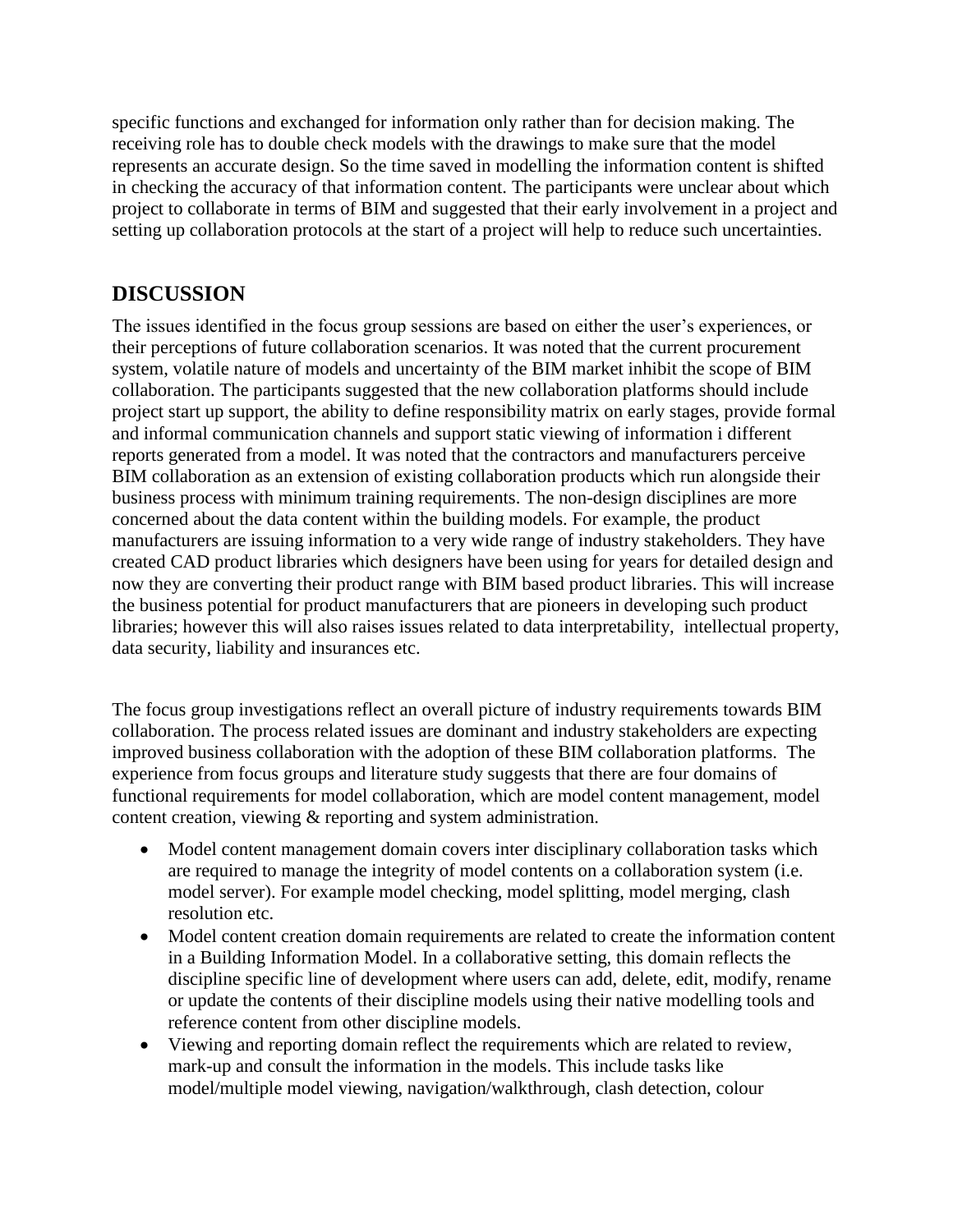customization etc for design discussion or reporting on a stage gate or as per client/project requirement.

 System administration: System administration contains the requirements which related to system, users and data management, for example user profiling, access control, data backup, security etc.,

These requirements domains also indicate that a user could be of three types: a user could be a "contributor" who can perform model content creation operation; a user could be a "coordinator" who can perform model content management operation; and a user could be a "consulter" who has view only permissions to review and consult the contents of a model. For example, generation of various reports is mandatory on projects which could be a part of the project management process or client requirement or contractual obligations. This is a user requirement to generate such reports from the model contents (spread sheet, pdf etc.) or a progress model or an integrated model for facility management. For example, in the UK, all public sector projects will require COBie data (BIM task Group, 2012) at designated data drops in a project life cycle, so it will become a key industry requirement to generate, validate and share COBie data in a model collaborate process.

## **CONCLUSION AND FUTURE WORK**

The aim of this research project is to investigate the industry requirements for BIM collaboration and evaluate the potential of model servers as a BIM collaboration platform. The literature study, desktop audit of existing collaboration systems and research investigations have been conducted to gain a fresh view of problems in current collaboration systems and industry expectations in future. Three focus group sessions with an architectural practice, general contractor and product manufacturer have highlighted a number of issues in current collaboration environments which are centric towards process improvement and technology update. The next generation of collaboration platforms are expected to be more accessible, flexible, use open standards and provide the technical functionality to embed business intelligence. The research has identified four domains of user requirements which are model content management, model content creation, viewing & reporting and system administration. These requirement domains will help to categorise the existing features of model collaboration platforms and a comparative analysis of these features will identify completeness or gaps in collaboration features according to user requirements in these domains. The user requirements are analysed into "use cases" for each of these domains and suggested user types (i.e. contributor, coordinator and consulter) reflect the level of permissions to be granted for each user in these case cases. The next step of research is to consolidate and validate these use cases using more detailed research investigations. Subsequently, the research results will provide functional and technical requirements for model servers which will be validated by implementation on the 4BIM collaboration platform which is developing model server capabilities on a existing commercial extranet.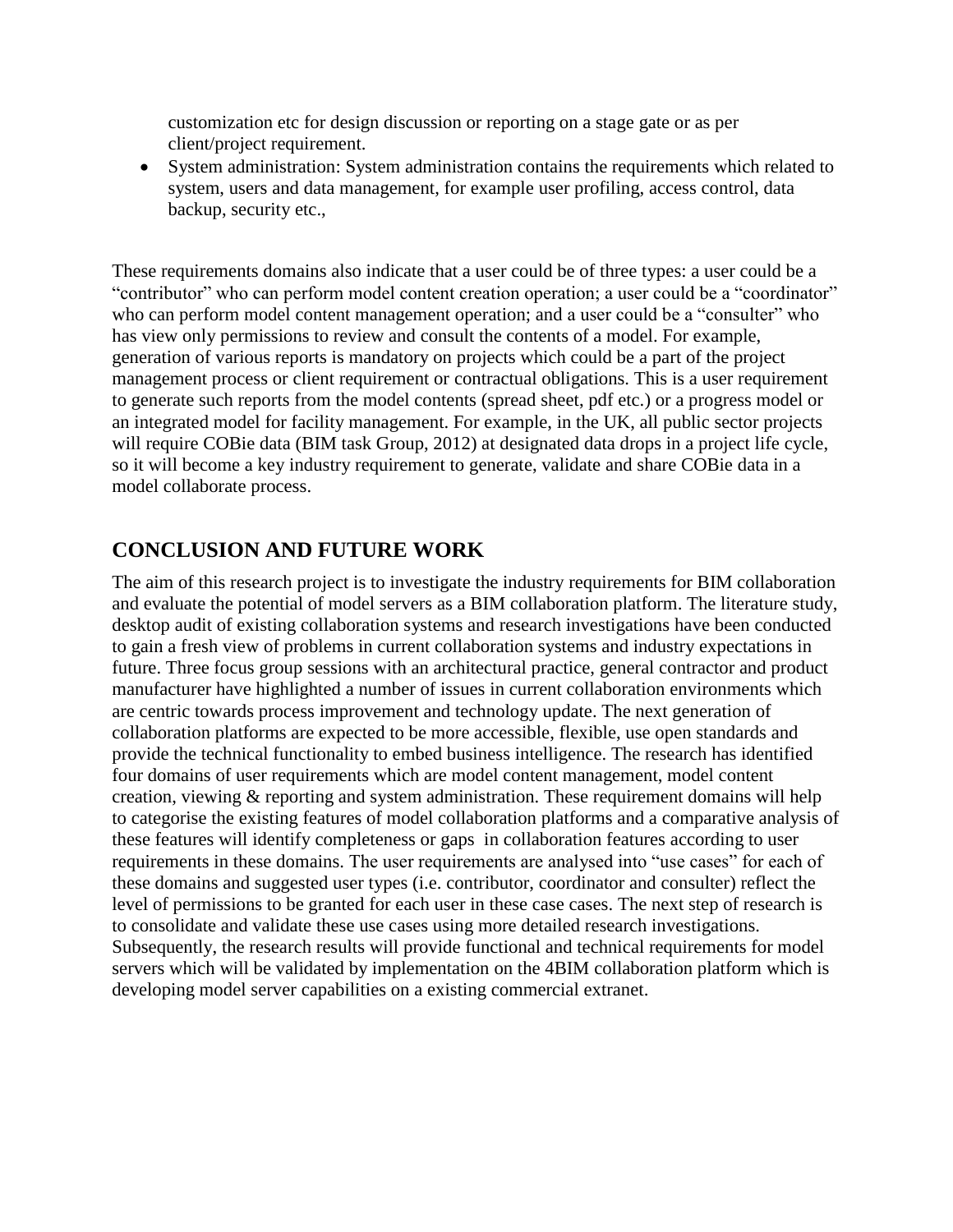#### **REFERENCES**

- Adachi, Y., 2002, "Overview of IFC model server framework", Proc. of the 2002 conference E-Work and E-Business in Architecture, Engineering and Construction, 367.
- Beetz, J., de Laat, R., van Berlo, L., & van den Helm, P., 2010, "Towards an Open Building Information Model Server", Proc. of the 10th International Conference on Design & Decision Support Systems in Architecture and Urban Planning, The Netherlands.
- BIM Task Group, 2012, COBie Data Drops: Structure, uses & examples,, Available at <http://www.bimtaskgroup.org/cobie-data-drops/>
- Eastman, C and Jeng, TS., 1999, "A database supporting evolutionary product model development for design", Automation in Construction, Vol.8, pp 305-323.
- Gu, N, Vishal, S, London, K, Brankovic, L, and Taylor, C., 2009, "Adopting building information modelling (BIM) as collaboration platform in the design industry", Proc. of the 13th Conference on Computer Aided Architectural Design Research in Asia, Chiang Mai, Thailand.
- Gu, N., & London, K., 2010, "Understanding and facilitating BIM adoption in the AEC industry" , Automation in Construction, pp 988-999
- Jørgensen, KA, Skauge, J, Christiansson, P, Svidt, K, Sørensen, KB, and Mitchell, J., 2008, "Use of IFC Model Servers-Modelling Collaboration Possibilities in Practice", Research report for Department of Production Department of Civil Engineering Aarhus School of Architecture, Aalborg University.
- Kiviniemi, A, Fischer, M, and Bazjanac, V., 2005, "Integration of multiple product models: IFC model servers as a potential solution", Proc. of the 22nd CIB-W78 Conference on Information Technology in Construction, pp. 1-4.
- [Langford,](http://www.google.co.uk/search?tbo=p&tbm=bks&q=inauthor:%22Joseph+D.+Langford%22) DJ, and [McDonagh,](http://www.google.co.uk/search?tbo=p&tbm=bks&q=inauthor:%22Deana+McDonagh%22) D., 2002, "Focus Groups: Supporting Effective Product Development", Taylor & Francis, London
- Lockley, S, Rombouts, W, & Plokker, W., 1994, "The Combine data exchange system", First ECPPM Conference, Dresden. Germany
- Nour, M., 2007, "Manipulating IFC sub-models in collaborative teamwork environments", Proc. of the 24th CIB W-78 Conference on Information Technology in Construction, pp. 1-12.
- Nummelin, O, Böhms,M, Verhofstad,F, Bourdeau,M, Pfitzner, M., 2006, . InPRO-Requirements For An Open ICT Platform. Framework, Available at http://www.inpro project.eu/docs/InPro\_D1\_RequirementsForAnOpenICTPlatform.pdf.
- Plume, J, and Mitchell, J., 2007, "Collaborative design using a shared IFC building model learning from experience, Automation in Construction', pp 28-36.
- Rabiee, F., 2004 "Focus-group interview and data analyses", Proceedings of the Nutrition Society, pp 655–660
- SABLE, 2003, Simple Access to Building Lifecycle Exchange project by Eurostep, Reviewed in Jørgensen, KA, Skauge, J, Christiansson, P, Svidt, K, Sørensen, KB, and Mitchell, J 2008, "Use of IFC Model Servers-Modelling Collaboration Possibilities in Practice", Research report for Department of Production Department of Civil Engineering Aarhus School of Architecture, Aalborg University.
- Singh, V, Gu, N, & Wang, X., 2011 "A theoretical framework of a BIM-based multi-disciplinary collaboration platform", Automation in Construction, pp 134-144